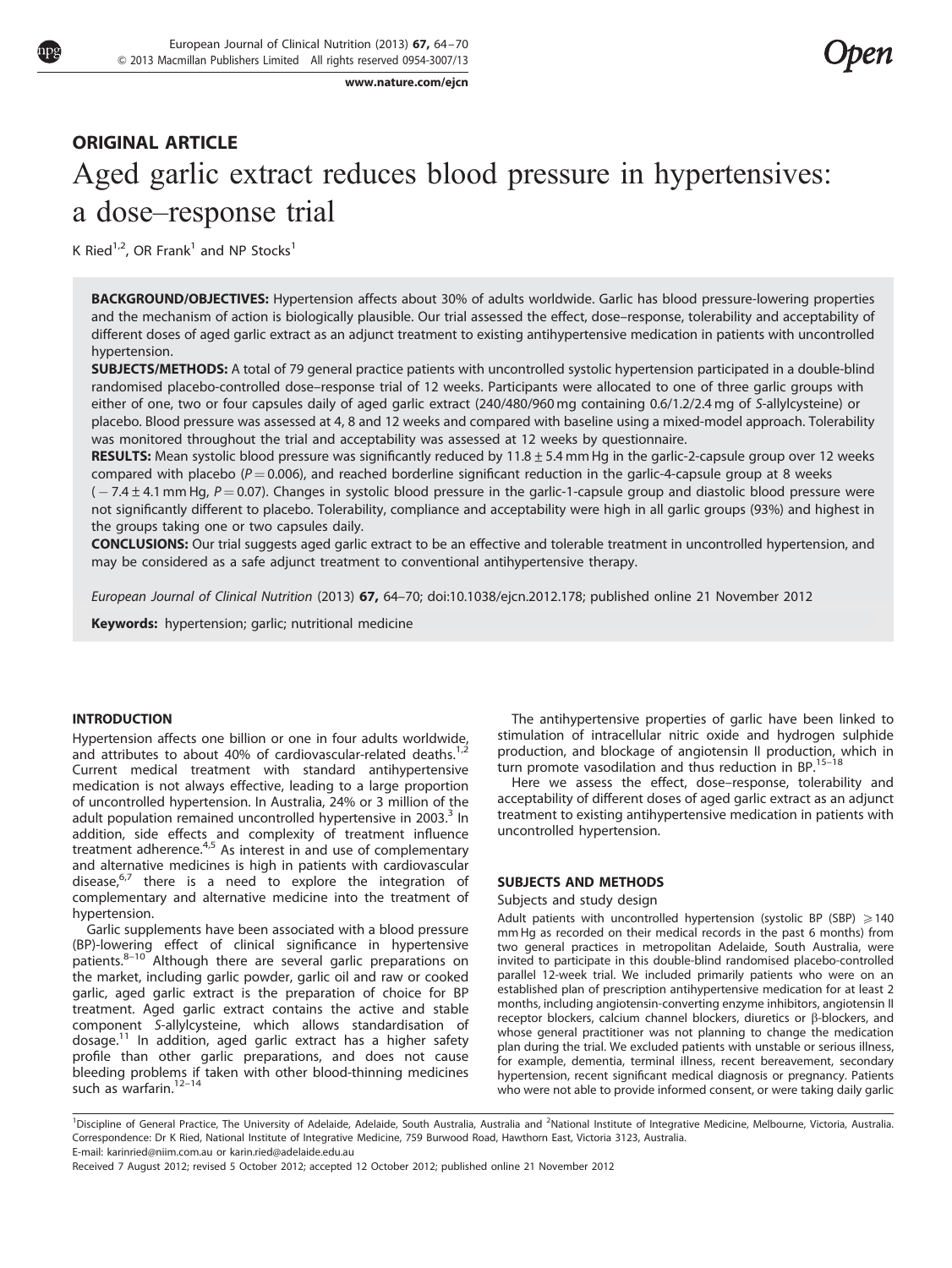supplements, were also excluded. We identified patients by search of electronic medical records using the practice clinical software package and the PEN Computer Systems Clinical Audit Tool,<sup>[19](#page-6-0)</sup> and assessed eligibility in liaison with the patients' treating general practitioners. Patients who were interested in participating in the trial provided written consent by response to the invitation letter. Patients' eligibility was assessed at their first visit with the research nurse at their usual practice. Only patients whose SBP was  $\geqslant$  135 mm Hg under trial conditions were enroled in the trial. The study was approved by the Human Research Ethics Committees at the Royal Adelaide Hospital and The University of Adelaide. The trial was registered with the Australian New Zealand Clinical Trials Registry, number ACTRN12611000581965.

#### Allocation and treatment

Consenting eligible patients were randomly allocated to one of three garlic groups (g1, g2 and g4) or placebo using a computer-generated random number table provided by an independent consulting statistician. Patients were assigned either one, two or four capsules daily of Kyolic aged garlic extract (High Potency Everyday Formula 112; Wakunaga/Wagner, Sydney, Australia)<sup>[20](#page-6-0)</sup> containing either 240/480/960 mg of aged garlic extract and 0.6/1.2/2.4 mg S-allylcysteine or placebo capsules for 12 weeks. Placebo capsules were matched in number, shape, size, colour and odour to the active capsules and were packaged in identical opaque containers by independent staff not involved in the trial. Sachets with a drop of liquid Kyolic were added to the containers for garlic odour. Patients, investigators and the research nurse were blinded to treatment allocation. Blinding success of patients was assessed at the end of the trial by questionnaire. Patients were instructed to take all trial capsules with the evening meal. Patients were reminded to take their usual prescription medication as instructed by their doctor. Compliance was assessed by daily entries in provided calendars.

#### BP monitoring

Primary outcome measures were SBP and diastolic BP (DBP) at 4, 8 and 12 weeks compared with baseline. BP was taken by a trained research nurse using a single calibrated and validated digital sphygmomanometer with appropriate sized cuffs (Omron HEM-907; JA Davey Pty Ltd, Melbourne, VIC, Australia). The display of the sphygmomanometer was positioned away from the patient to assure blinding to the BP readings. BP measurements were taken with the patient in a seated position with their arm supported at heart level, after 5 min rest, after abstinence from food, nutritional supplements, caffeinated beverages and smoking for a minimum of 2h before the appointment at approximately the same time/day of the week. BP was recorded as three serial measurements at intervals of 30 s. The mean of the three BP measurements was used in the analysis. At the patients' baseline assessment, BP was measured on both arms, and the arm with the higher mean reading was used in subsequent visits. If the three SBP readings had more than 8 mm Hg difference, a second BP series was recorded.

#### Tolerability and acceptability

Tolerability of trial medication was monitored throughout the trial by questionnaire at the 4-weekly appointments. Acceptability and willingness to continue the trial treatment was assessed at 12 weeks using a questionnaire tested in previous trials.<sup>[10,21](#page-6-0)</sup> Patients who dropped out from the trial were followed up by phone to assess acceptability and their reasons for withdrawal.

#### Sample size

A sample size of 84 patients, 21 in each of the four groups, was calculated based on the following assumptions: (a) to detect a difference of 10 mm Hg SBP (s.d.  $=$  10) in BP change between each of the active treatment (g1, g2 and g4:  $n = 21$ , 21 and 21) and placebo groups  $(p_{total} = p1 + p2 + p4$ capsules:  $n = 7 + 7 + 7 = 21$ ), with 80% power and 95% confidence;<sup>[10](#page-6-0)</sup> (b) to account for 10% drop-out or non-attendance at one or more appointments; (c) to adjust for clustering using a design effect of 1.2 based on the formula: Design effect  $=$  (1  $+$  (size of cluster  $-$  1)  $\times$  intracluster correlation coefficient of 0.02). Assuming a response rate of 15%, we estimated that we would need to invite about 840 hypertensive patients from the two large general practices.

#### Statistical analysis

Analyses were performed using PASW version 18 and SAS version 9.3. Statistical significance was set at  $P < 0.05$ . Differences between the groups in baseline characteristics were assessed by  $\chi^2$  and Fisher's exact test of binominal variables (gender, smoking, family history of premature cardiovascular disease, type of BP medication), by Kruskal–Wallis test for ordinal variables (number of BP medication) or one-way analysis of variance with Bonferroni adjustment and post hoc Dunnett's test for continuous variables (age, body mass index (BMI), blood lipids) after testing for their normal distribution by Kolmogorov–Smirnov test.

A linear mixed-effects model analysis was used to assess the mean differences of SBP and DBP between the groups at 4, 8 and 12 weeks and over time compared with baseline. Compound symmetry was assumed. For covariate analysis, we incorporated the following variables into the model to test for potential confounding: age, BMI, gender, smoking status and number of BP medicines. Analysis by type of BP medication was not meaningful because of small patient numbers in the subgroups.

Primary analyses were by intention to treat, including all available data regardless of protocol deviations, and planned adjusted analysis, excluding data points owing to BP medication change or participant's noncompliance.

Tolerability was analysed descriptively and differences between the groups assessed by  $\gamma^2$  test. Differences in acceptability of the treatment between the groups were assessed by Kruskal–Wallis test. Blinding success was assessed by Fisher's exact test for garlic versus placebo, and Kruskal– Wallis test to ascertain differences between the garlic groups.

# RESULTS

#### Participants

The trial was conducted in Adelaide, South Australia, between August 2011 and March 2012. Patients with uncontrolled hypertension on medical record were recruited from two metropolitan general practices. Of the 840 patients invited, 14% responded and were screened for eligibility, and 84 patients were enroled randomly allocated to one of four treatment groups. Five patients withdrew before further assessment because of personal reasons unrelated to the trial [\(Figure 1\)](#page-2-0). Baseline characteristics of the 79 patients participating in the trial were not significantly different between the garlic and placebo groups ([Table 1\)](#page-3-0). A total of 42 men and 37 women with a mean age of  $70 \pm 12$  years participated in the trial. Participants took on average  $2 \pm 1$ different types of antihypertensive medication (range 0–4), with angiotensin II receptor blockers the most often prescribed (46%). Family history of cardiovascular disease was reported by almost half of the participants, including premature cardiovascular events by 15% ([Table 1\)](#page-3-0).

#### Compliance and withdrawals

Despite doctors being aware of a patient's participation in this trial, BP medication regimen was changed for four participants during the trial (g1:  $n = 2$  and g2:  $n = 1$  before 4 weeks;  $P = 1$ before 12 weeks). As change in BP medication was expected to have influenced patient's BP and biased the effect of the trial supplement, the correlating data points were excluded from planned adjusted analysis.

Patient's compliance was assessed by calendar entries. We excluded data points from planned adjusted analysis if compliance was  $<$ 80%, which was more pronounced around the Christmas/New Year's holiday period.

Five patients withdrew after 4 weeks, three due to gastrointestinal complaints (g4:  $n = 2$ ;  $P = 1$ ), one due to a broken arm (g4:  $n = 1$ ) and one was no longer interested in participating  $(q1: n = 1).$ 

#### Blood pressure

Intention-to-treat analysis of 79 patients revealed a significant reduction in SBP from baseline in the garlic-2 group compared with placebo over 12 weeks (mean diff. SBP  $\pm$  s.e. (95% confidence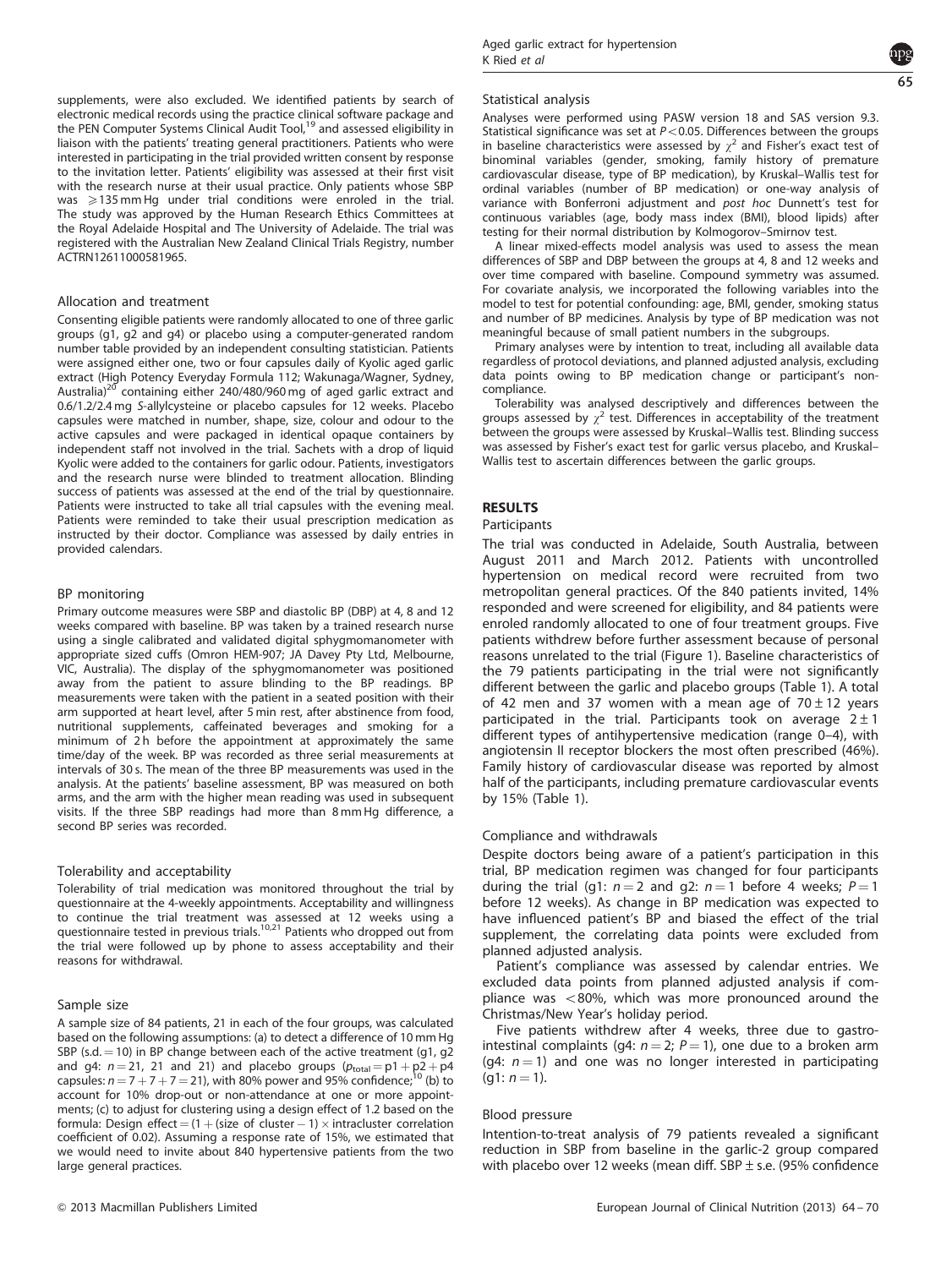<span id="page-2-0"></span>

Figure 1. Trial flow chart. g1, garlic-1-capsule group; g2, garlic-2-capsule group; g4, garlic-4-capsule group; p, placebo group.

 $\text{interval}$  =  $-9.7 \pm 4.8$  ( $-19.3$ ;  $-0.1$ ) mm Hg;  $P = 0.03$ ; [Table 2](#page-4-0)). Intention-to-treat analysis of DBP did not reveal a significant effect of treatment between the groups.

In the planned adjusted analysis, we excluded patients whose prescription BP medication was changed by their doctor between baseline and visit 1 at 4 weeks measurements ( $n = 4$ ) and those with poor compliance  $(n = 2)$ , as these deviations from protocol would have influenced BP readings. [Figure 2](#page-4-0) illustrates the results of planned adjusted analysis of 74 patients, which revealed a significant difference in reduction of SBP between the garlic-2 group and placebo at 8 and 12 weeks, and over time compared with baseline (q2; 0–12 weeks: mean diff. SBP $\pm$ s.e. (95% confidence interval)  $=$   $-11.8 \pm 5.4$  ( $-22.6$ ;  $-1.0$ ) mm Hg;  $P = 0.006$ ; [Table 2\)](#page-4-0). SBP reduction in the garlic-4 group reached borderline significance at 8 weeks compared with placebo. Although SBP dropped significantly within the garlic-1 group at 12 weeks, the change did not reach statistical significance when compared with placebo.

Treatment did not have a noticeable effect in all patients. Change of SBP ranged from  $-40$  to  $+5$  mm Hg across all groups. SBP did not change by more than 5 mm Hg in a third of the participants (33.8%) over the course of the trial independent of group allocation (SBP change  $<$  5 mm Hg: g1 = 43%; g2 = 25%;  $q4 = 26\%$ ,  $p = 32\%$ ). Covariate analysis by gender, age, BMI, smoking status and number of BP medication did not explain differences in patients' response to treatment. Analysis by type of BP medication was limited by the small sample sizes in subgroups and complicated by the number of drug combinations, and did not reveal any influence of BP medication type on the treatment effect.

Planned adjusted analysis of DBP revealed the largest reduction in DBP in the garlic-2 group (mean diff. DBP  $\pm$  s.e. (95% confidence

interval):  $-5.3 \pm 4.2$  ( $-13.7$ ; 3.1) mm Hg), albeit insignificantly different to placebo [\(Table 2](#page-4-0) and [Figure 2\)](#page-4-0).

#### Tolerability, acceptability and blinding

Three participants (4%) withdrew because of gastrointestinal side effects after 4 weeks, two in the garlic-4 group and one in the placebo group ( $P > 0.05$ ). Participants in the garlic groups reported minor complaints in the first week of the trial, including constipation, bloating, flatulence, reflux, garlic taste and difficulty swallowing the capsules (23%), and dry mouth and cough in the garlic-1 ( $n = 2$ ) and placebo group ( $n = 1$ ) ([Table 3\)](#page-5-0). A larger number of participants reported side effects in the garlic-4 group compared with the garlic-2 and garlic-1 groups, albeit not statistically significant. Participants found ways to overcome the reported minor complaints, for example, by taking the capsules in the morning rather than in the evening.

Most of the participants found taking the trial capsules easy (g<sub>all</sub>: 83%; p: 84%) and acceptable (g<sub>all</sub>: 93%; p: 90%; [Table 3\)](#page-5-0). There was a trend towards greater ease and acceptability with the allocation of fewer capsules daily (garlic-1 and -2 versus garlic-4), albeit this difference was not statistically significant. Most of the participants ( $q_{all}$ : 80%; p: 74%) reported that they would be willing to continue taking the capsules after the trial was finished, if the treatment was effective in reducing their BP. About two-thirds of participants ( $g_{all}$ : 65%; p: 58%) were willing to pay the estimated out-of-pocket costs of A\$0.3 per capsule. Participants were more willing to continue and carry the costs if fewer capsules would have to be taken daily (garlic-1 and -2 versus garlic-4,  $P < 0.05$ ).

Blinding success was measured at the end of the trial by questionnaire. A third of the participants correctly guessed their allocation to either a garlic (33%) or placebo group (37%), whereas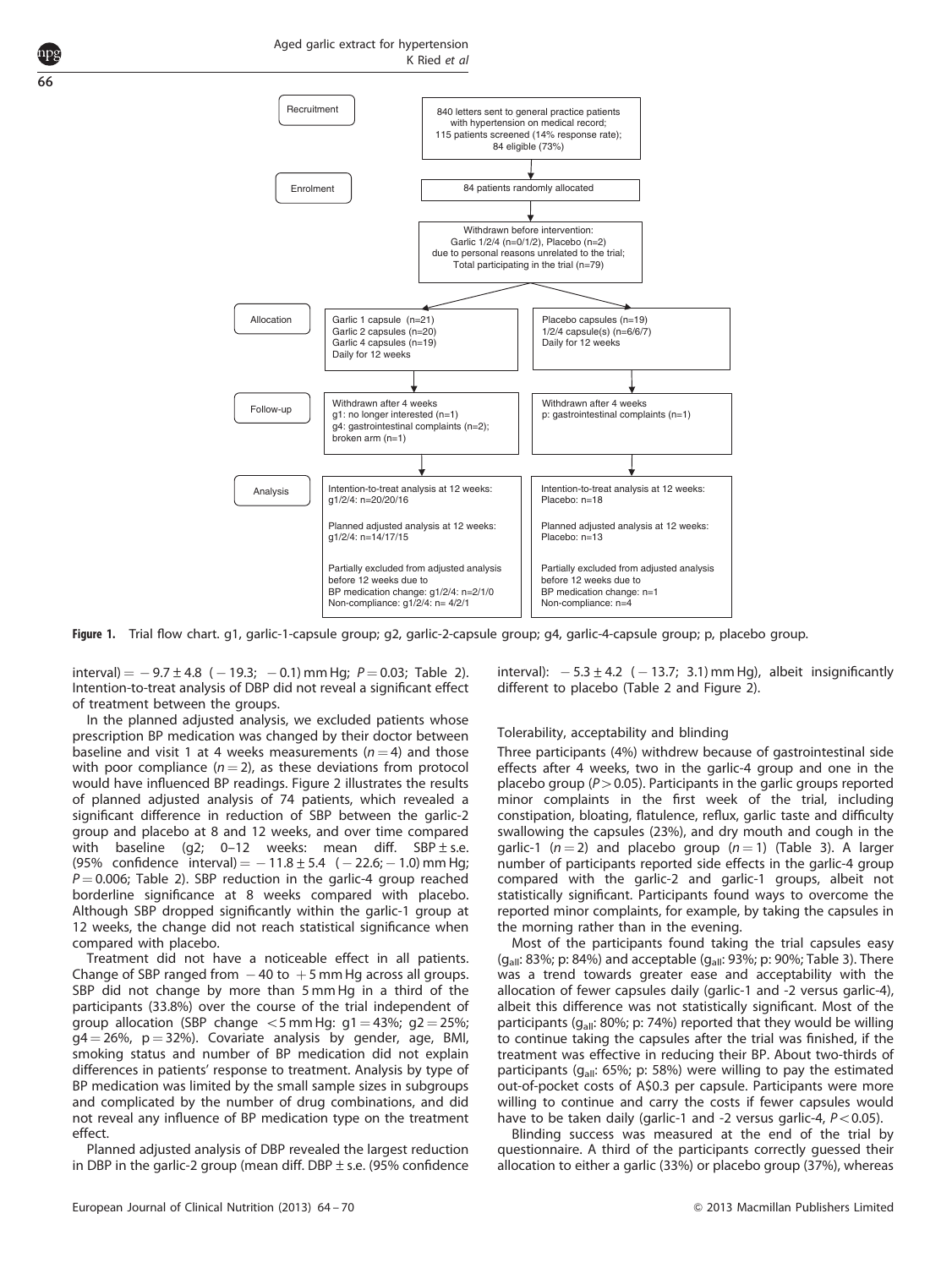<span id="page-3-0"></span>

| Characteristics                                      | All participants <sup>a</sup> (n = 79) | Garlic 1 ( $n = 21$ ) | Garlic 2 ( $n = 20$ ) | Garlic 4 ( $n = 19$ ) | Placebo $(n = 19)$ |
|------------------------------------------------------|----------------------------------------|-----------------------|-----------------------|-----------------------|--------------------|
| Gender (m/f)                                         | 42/37                                  | 12/9                  | 12/8                  | 9/10                  | 9/10               |
|                                                      | Mean $\pm$ s.d. (range)                | Mean $\pm$ s.d.       |                       |                       |                    |
| Age (years)                                          | $69.8 \pm 11.9$ (42-101)               | $70.1 \pm 12.4$       | $67.5 \pm 11.8$       | $70.4 \pm 13.1$       | $71.5 \pm 10.9$    |
| BMI $(kg/m^2)$                                       | $29.3 \pm 4.9$ (16.5-40.2)             | $29.7 \pm 5.8$        | $28.8 \pm 5.3$        | $28.8 \pm 4.0$        | $29.9 \pm 4.5$     |
| Total cholesterol (mmol/l)                           | $5.1 \pm 1.2$ (3.0-8.5)                | $5.0 \pm 1.0$         | $4.6 \pm 0.9$         | $5.4 \pm 1.2$         | $5.5 \pm 1.3$      |
| LDL cholesterol (mmol/l)                             | $2.9 \pm 1.0$ (0.9–6.0)                | $2.6 \pm 0.7$         | $2.6 \pm 0.8$         | $3.2 \pm 1.3$         | $3.3 \pm 1.2$      |
| HDL cholesterol (mmol/l)                             | $1.4 \pm 0.3$ (0.9-2.3)                | $1.4 \pm 0.3$         | $1.4 \pm 0.3$         | $1.4 \pm 0.4$         | $1.4 \pm 0.4$      |
| Triglycerides (mmol/l)                               | $1.7 \pm 1.0$ (0.5–6.1)                | $1.9 \pm 1.1$         | $1.7 \pm 1.4$         | $1.7 \pm 0.7$         | $1.6 \pm 0.8$      |
| Mean number of BP drugs                              | $1.7 \pm 0.9$ (0-4)                    | $1.9 \pm 1.1$         | $1.6 \pm 0.7$         | $1.5 \pm 0.9$         | $1.8 \pm 0.9$      |
|                                                      |                                        |                       | N $(%)$               |                       |                    |
| Current smoker                                       | 9(9)                                   | 1(5)                  | 5(33)                 | 1(5)                  | 1(5)               |
| Family history of CVD                                | 38 (48)                                | 14 (67)               | 13 (65)               | 11 (58)               | 10(53)             |
| Myocardial infarction                                | 18 (23)                                | 5(24)                 | 4(20)                 | 4(21)                 | 5(26)              |
| <b>Stroke</b>                                        | 13(17)                                 | 5(24)                 | 3(15)                 | 3(16)                 | 2(11)              |
| Hypertension                                         | 10(13)                                 | 4(19)                 | 2(10)                 | 1(5)                  | 3(16)              |
| CAD, pacemaker, bypass                               | 7(9)                                   |                       | 4(20)                 | 3(16)                 |                    |
| Premature $CVD^{b}$ (m < 55 years,<br>$f<$ 65 years) | 12 (15); 25% of all CVD                | 4(19)                 | 4(20)                 |                       | 4(21)              |
| Type of BP drug                                      |                                        |                       |                       |                       |                    |
| A <sub>2</sub> RB                                    | 36 (46)                                | 8(38)                 | 9(45)                 | 8(42)                 | 11 (58)            |

| Abbreviations: A2RB, angiotensin II receptor blocker; ACEI, angiotensin converting enzyme inhibitor; BB, β-blockers; BMI, body mass index; CAD, coronary                             |
|--------------------------------------------------------------------------------------------------------------------------------------------------------------------------------------|
| artery disease; BP, blood pressure; CCB, calcium channel blockers; CVD, cardiovascular disease; D, diuretics; f, female; HDL, high-density lipoprotein;                              |
| LDL, low-density lipoprotein; m, male; s.d., standard deviation. <sup>a</sup> No significant differences in baseline values between garlic and placebo groups. <sup>D</sup> Includes |
| myocardial infarction, stroke, coronary artery disease, but does not include hypertension only.                                                                                      |

A2RB 36 (46) 8 (38) 9 (45) 8 (42) 11 (58) D 31 (39) 31 (39) 10 (48) 6 (30) 4 (21) 11 (58) CCB 30 (38) 30 (38) 8 (38) 8 (38) 9 (45) 9 (47) 4 (21) ACEI 27 (34) 27 (34) 10 (48) 6 (30) 6 (32) 5 (26) BB 12 (15) 4 (19) 1 (5) 3 (16) 4 (21)

0 3 (4) 3 (4)  $(1)$  3 (4)  $(3)$   $(4)$   $(5)$   $(1)$   $(8)$   $(42)$ 1 32 (41) 3 (41) 7 (33) 11 (55) 7 (37) 8 (42) 2 31 (39) 8 (38) 7 (35) 7 (37) 2 (11) 3 10 (13) 3 (14) 2 (10) 3 (16) 3 (16) 1 (5)

more than half of the participants were unsure of their allocation (58% garlic groups, 63% placebo), and 8% of participants in a garlic group incorrectly thought they had taken placebo capsules. A slightly greater proportion of participants in the garlic-4 group had guessed correctly, albeit differences between the groups were not statistically significant.

4 3 (4) 2 (10)

### **DISCUSSION**

Number of BP drug types

Our trial suggests aged garlic extract to be superior to placebo in lowering SBP in patients with uncontrolled hypertension. A dosage of two capsules daily containing 480 mg of aged garlic extract and 1.2 mg of S-allylcysteine significantly lowered SBP by mean SBP  $\pm$  s.e.  $=$   $-$  11.8  $\pm$  5.4 mm Hg ( $P = 0.006$ ) compared with placebo over 12 weeks, was well tolerated and highly acceptable. The observed reduction in SBP is comparable to that achieved with commonly prescribed antihypertensive medicines, and is of clinical significance, whereby a reduction of about 10 mm Hg in SBP is associated with a risk reduction in cardiovascular disease by 16–40%.[22,23](#page-6-0)

The larger daily dosage of four capsules of aged garlic extract also lowered SBP, albeit the mean difference of SBP  $\pm$  s.e.  $=$  $-7.4 \pm 4.1$  mm Hg at 8 weeks compared with placebo was of borderline significance ( $P = 0.07$ ). The smaller reduction in SBP in the garlic-4 group compared with the garlic-2 group may have been linked to the poorer compliance and lesser tolerability seen in the garlic-4 group. A dosage of one capsule of aged garlic extract daily did not lower SBP significantly different to placebo.

In all, 4% of participants (3 out of 79) withdrew from the trial after 4 weeks because of gastrointestinal complaints, two in the garlic-4 group and one in the placebo-4 group. Although rare, gastrointestinal disturbances have been reported in other trials using therapeutic dosages of garlic by similar proportions of participants.[10,24,25](#page-6-0) Lower tolerance of sulphur-containing foods such as garlic and onion has been linked to genetic variation in detoxification pathways of sulphur-transferase enzymes, as well as inflammatory status, and levels of molybdenum and vitamin B12.[26,27](#page-6-0)

Other minor side effects were reported by a third (32%) of the participants in the garlic-4 group, and 15% in the garlic-2 and garlic-1 groups compared with 5% in the placebo group. Minor side effects included bloating, flatulence and reflux. However, most side effects were reported in the first week of the trial, and participants found ways to overcome these, for example, by taking the trial capsules in the morning rather than in the evening. Greater tolerability, compliance, acceptance and willingness to continue and pay for capsules were associated with a lower dosage and fewer capsules daily.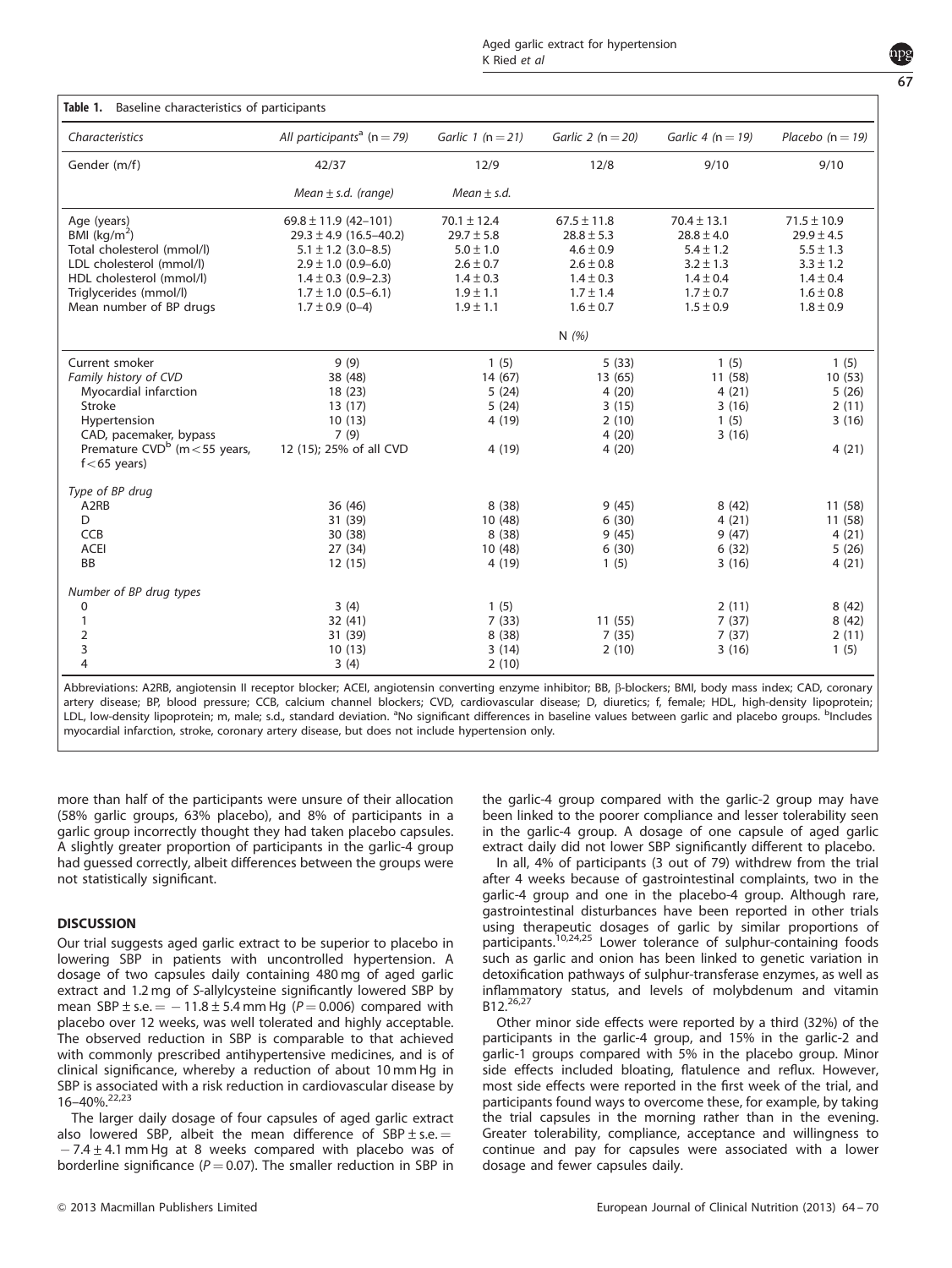| Table 2.                      | Dose-response effect of garlic on blood pressure                   |                    |                          |                 |              |                                           |                            |                |                                           |                                                                                                                                                                             |                                                                                                                                                                                                                       |                                     |
|-------------------------------|--------------------------------------------------------------------|--------------------|--------------------------|-----------------|--------------|-------------------------------------------|----------------------------|----------------|-------------------------------------------|-----------------------------------------------------------------------------------------------------------------------------------------------------------------------------|-----------------------------------------------------------------------------------------------------------------------------------------------------------------------------------------------------------------------|-------------------------------------|
| Analysis                      | Weeks                                                              |                    | Garlic                   |                 | Garlic 2     |                                           | Garlic 4                   |                | Placebo                                   |                                                                                                                                                                             | Mean difference (95%Cl) between groups                                                                                                                                                                                |                                     |
|                               |                                                                    | Ξ                  | Mean (s.e.)              |                 | Mean (s.e.)  | Ξ                                         | Mean (s.e.,                | Ξ              | Mean (s.e.)                               | Garlic 1 vs placebo                                                                                                                                                         | Garlic 2 vs placebo                                                                                                                                                                                                   | Garlic 4 vs placebo                 |
| SBP                           |                                                                    |                    |                          |                 |              |                                           |                            |                |                                           |                                                                                                                                                                             |                                                                                                                                                                                                                       |                                     |
|                               |                                                                    | <u> ភ ន ន &gt;</u> | 50.8 (2.8)               | 2222            | 149.3 (2.9)  | $\frac{9}{2}$ $\frac{8}{2}$ $\frac{6}{2}$ | (49.4(3.0)                 |                | 48.6 (3.0)                                | $-3.2 (-6, 10.4)$<br>-3.2 (-11.4;5)<br>$-6,10.4$                                                                                                                            | $0.7(-7.7; 9.1)$                                                                                                                                                                                                      | $-7.6;9.2$<br>$\frac{8}{10}$        |
| $(n = 79)$                    | 4                                                                  |                    | 137.8 (2.9)              |                 | 145.8 (2.9)  |                                           | 138.3(3.0)                 |                |                                           |                                                                                                                                                                             | $4.8(-3.6, 13.2)$                                                                                                                                                                                                     | $(-11.1, 5.7)$<br>$-2.7($           |
|                               | $^{\circ}$                                                         |                    | 37.3(2.9)                |                 | 131.4 (2.9)  |                                           | (3.2)<br>133.8(            | 00001          |                                           |                                                                                                                                                                             |                                                                                                                                                                                                                       | $-14.1;3.5$<br>$-5.3$               |
|                               |                                                                    |                    | 142.8 (3.0)              |                 | 126.9 (3.0)  |                                           | 134.1 (3.2)                |                | 141.0 (3.0)<br>139.1 (3.0)<br>135.9 (3.1) | $-1.8 (-10.26.6)$<br>$6.8 (-1.8)15.4)$                                                                                                                                      | $-7.7 (-16.1;0.7)$<br>- 9.1 (-17.7; -0.5)*                                                                                                                                                                            | $(-10.9, 7.1)$<br>$-1.9($           |
|                               | Change <sup>c</sup> 0-12                                           |                    | $-8.1(4.0)$              |                 | $-22.4(4.0)$ |                                           | $-15.4(4.2)$               |                | (4.2)<br>$-12.7$                          | $4.6(-7,16.2)$                                                                                                                                                              | $9.7(-19.3,-0.1)^*$<br>$\overline{\phantom{a}}$                                                                                                                                                                       | $2.7 (-14.7, 9.3)$                  |
| Planned adjusted <sup>b</sup> |                                                                    |                    | 48.7(2.8)                |                 | (2.6)        |                                           | 149.4                      |                | (2.8)<br>148.8                            | $-0.2(-8.2, 7.8)$                                                                                                                                                           | $0.5 (-7.3, 8.3)$                                                                                                                                                                                                     | $(-7.2, 8.4)$<br>$\frac{6}{6}$      |
| $(n = 74)$                    | 4                                                                  | <b>뜨드</b>          | 37.7 (2.8)               | 29927           | 144.5(2.7)   |                                           | (2.7)<br>138.3             | レてんち           | 142.8 (2.9)<br>140.0 (2.9)                | $(-13.1;2.9)$<br>$-5.1$                                                                                                                                                     | $1.7(-6.1, 9.5)$                                                                                                                                                                                                      | $-4.5(-12.5,3.5)$                   |
|                               | $^{\circ}$                                                         |                    | 35.2 (2.8)               |                 | 31.4(2.6)    |                                           | 132.6 (2.9)<br>132.4 (3.0) |                |                                           |                                                                                                                                                                             | $-8.6(-16.4; -0.8)^*$                                                                                                                                                                                                 | $-15.6,0.8$ <sup>*</sup><br>$-7.4($ |
|                               |                                                                    | $\overline{4}$     | 138.8 (3.1)              |                 | 126.8 (2.8)  |                                           |                            |                | 138.1(3.1)                                | $-4.8$ ( $-16.4$ ; $-0.8$ )<br>0.7 ( $-19.8$ ; $-3$ )                                                                                                                       | $-11.4(-19.8,-3)$ **                                                                                                                                                                                                  | $(-14.3;2.9)$<br>$-5.7($            |
|                               | Change <sup>c</sup> 0-12                                           |                    | $-9.8(4.0)$              |                 | $-22.5(3.7)$ |                                           | $-17.1(3.9)$               |                | (4.0)<br>$-10.7$                          | $(-22.6,-1)$<br>0.9                                                                                                                                                         | $-11.8(-22.6-1)$ <sup>***</sup>                                                                                                                                                                                       | $(-17.4.4.6)$<br>6.4 <sup>1</sup>   |
| DBP                           |                                                                    |                    |                          |                 |              |                                           |                            |                |                                           |                                                                                                                                                                             |                                                                                                                                                                                                                       |                                     |
|                               |                                                                    | ភ                  |                          | $\frac{20}{6}$  | 75.6 (2.8)   |                                           | 75.9 (2.8)                 | 으는             | 76.0 (2.8)                                | $1.1(-6.7, 8.9)$                                                                                                                                                            | $-0.4(-8.7.2)$                                                                                                                                                                                                        | $-0.1(-7.7;7.5)$                    |
| $(n = 79)$                    |                                                                    | $\overline{9}$     | 77.1 (2.7)<br>72.1 (2.8) |                 | 67.1 (2.8)   | <u>ہ و</u>                                | 70.1 (3.0)                 |                | $70.2(2.9)$<br>-5.8 $(4.0)$               | $(-6, 10)$<br>NE<br>2.0(                                                                                                                                                    | $3.0(-11,5)$                                                                                                                                                                                                          | $-0.1(-8.3, 8.1)$                   |
|                               | Change <sup>c</sup> 0-12                                           |                    | $-5.0(4.0)$              |                 | $-8.5(4.0)$  |                                           | $-5.9(4.0)$                |                |                                           |                                                                                                                                                                             |                                                                                                                                                                                                                       | ¥                                   |
| Planned adjusted <sup>b</sup> |                                                                    |                    |                          |                 | 75.6 (2.8)   |                                           |                            | $\overline{1}$ |                                           |                                                                                                                                                                             |                                                                                                                                                                                                                       |                                     |
| $(n = 74)$                    |                                                                    | $\frac{1}{8}$      | 76.9 (2.9)<br>70.0 (3.1) | $\frac{20}{17}$ | 66.6 (2.8)   | <b>915</b>                                | 75.9 (2.8)<br>69.5 (3.0)   | $\bar{4}$      | 76.6 (3.0)<br>71.9 (3.1)                  | $-1.9(-10.5,6.7)$                                                                                                                                                           | $-5.3(-13.7;3.1)$                                                                                                                                                                                                     | $-2.4(-10.8,6)$                     |
|                               | $Change3 0-12$                                                     |                    | $-6.9(1.9)$              |                 | $-9.0(1.8)$  |                                           | $-6.4(1.9)$                |                | $-4.7(1.9)$                               | ¥                                                                                                                                                                           | ¥                                                                                                                                                                                                                     | ¥                                   |
|                               |                                                                    |                    |                          |                 |              |                                           |                            |                |                                           |                                                                                                                                                                             | Abbreviations: CI, confidence interval; NE, not estimated; s.e., standard error; all values in mm Hg. *P<0.05; **P<0.01; (*)P<0.1. °ITT, intention-to-treat analysis includes all data points available regardless of |                                     |
|                               | protocol deviations, including change of prescription blood pressu |                    |                          |                 |              |                                           |                            |                |                                           |                                                                                                                                                                             | re medication, or non-compliance. <sup>P</sup> lanned adjusted analysis excluded data points after prescription blood pressure medication was                                                                         |                                     |
|                               |                                                                    |                    |                          |                 |              |                                           |                            |                |                                           | changed during the trial, or because of participant's non-compliance. 'Mean difference (s.e.) in blood pressure within group over time (0-12 weeks); 95% CI = mean ± 2 s.e. |                                                                                                                                                                                                                       |                                     |
|                               |                                                                    |                    |                          |                 |              |                                           |                            |                |                                           |                                                                                                                                                                             |                                                                                                                                                                                                                       |                                     |



Figure 2. Effect of aged garlic extract on blood pressure. Mean SBP (a) and DBP (b) over 12 weeks of all participants in the planned adjusted analysis.

Our trial had limited power to detect any significant changes in DBP between the garlic groups and placebo, as participants were selected on the basis of systolic hypertension, subsequently including  $<$  13% of participants with essential hypertension (DBP  $>$  90 mm Hg; 5–20% in each group). A trend towards greater reduction in DBP was observed in the garlic-2 groups compared with placebo (mean diff. DBP  $\pm$  s.e.:  $-5.3 \pm 4.2$  mm Hg), albeit not statistically significant. Our trial was also underpowered to undertake meaningful analysis by type of BP medication, complicated by the number and combination of antihypertensives possible.

The results of this trial are in line with our previous findings of aged garlic extract being effective in reducing SBP in hyperten-<br>sives.<sup>10</sup> Here we demonstrate that a daily dosage of two capsules of the high potency formula of aged garlic extract is effective and more practical than a daily dosage of four capsules. Furthermore, our findings indicate that a dosage of one capsule of high potency formula was not sufficient to reduce effectively SBP, highlighting the importance of correct dosing and choice of product formulation.

Dosage of the active ingredient S-allylcysteine in aged garlic extract is crucial to effectiveness in reducing BP, and needs to be

# <span id="page-4-0"></span>68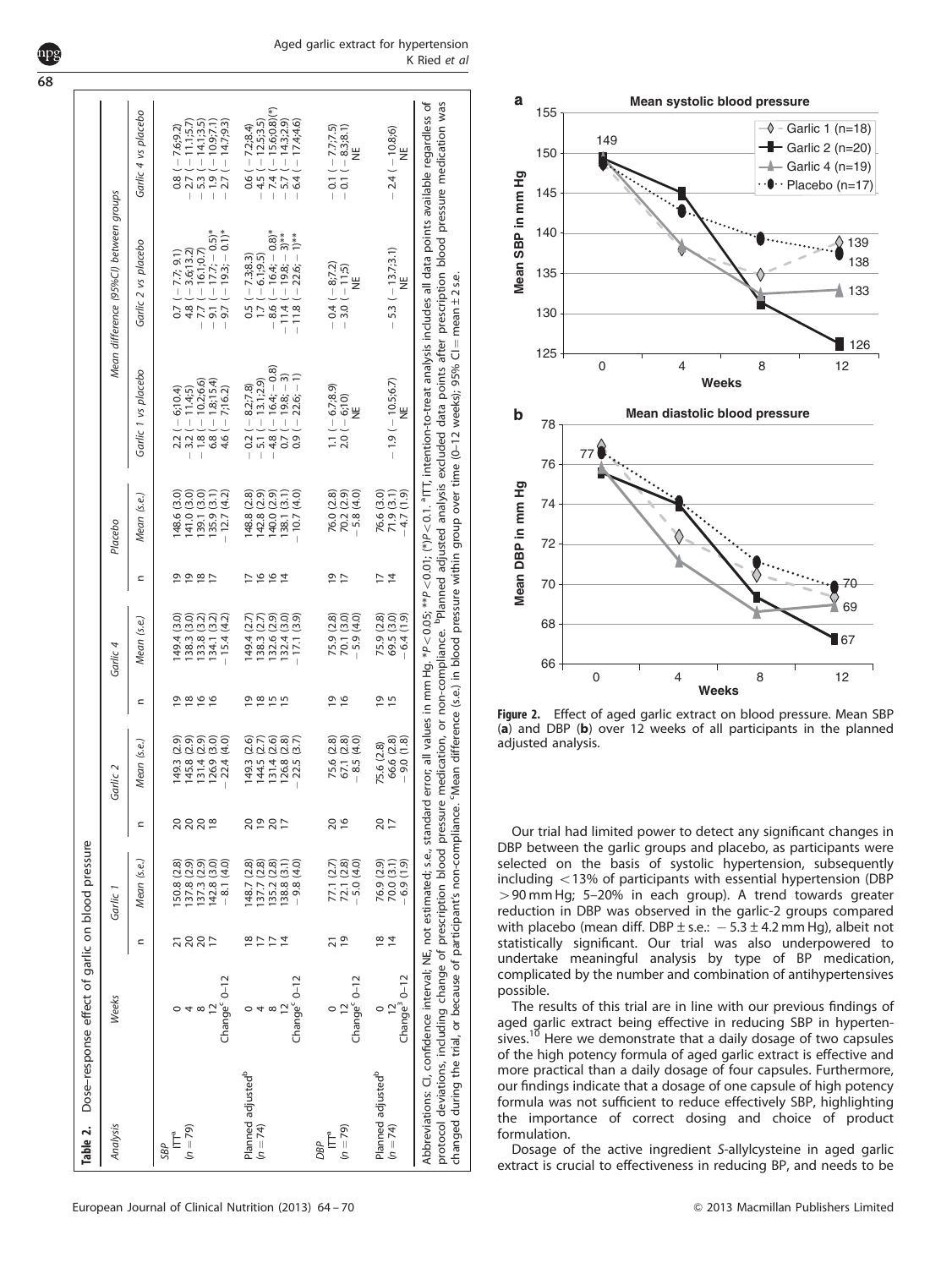# <span id="page-5-0"></span>Table 3. Tolerability and acceptability

| Garlic 1<br>Garlic 2<br>Garlic 4<br>Total number<br>$n = 21$<br>$n = 20$<br>$n = 19$<br>(A) Tolerability<br>Side effects<br>N(%)<br>Gastrointestinal discomfort<br>2(11)<br>Constipation <sup>a</sup><br>1(5)<br>Bloating, flatulence <sup>a</sup><br>1(5)<br>1(5)<br>Reflux <sup>a</sup><br>1(5)<br>4(21)<br>Garlic taste <sup>a</sup><br>2(10)<br>Dry mouth, cough <sup>a</sup><br>2(10)<br>Difficulty swallowing because of number<br>2(11) | Placebo<br>$n = 19$ |
|------------------------------------------------------------------------------------------------------------------------------------------------------------------------------------------------------------------------------------------------------------------------------------------------------------------------------------------------------------------------------------------------------------------------------------------------|---------------------|
|                                                                                                                                                                                                                                                                                                                                                                                                                                                |                     |
|                                                                                                                                                                                                                                                                                                                                                                                                                                                |                     |
|                                                                                                                                                                                                                                                                                                                                                                                                                                                |                     |
|                                                                                                                                                                                                                                                                                                                                                                                                                                                |                     |
|                                                                                                                                                                                                                                                                                                                                                                                                                                                | 1(5)                |
|                                                                                                                                                                                                                                                                                                                                                                                                                                                |                     |
|                                                                                                                                                                                                                                                                                                                                                                                                                                                |                     |
|                                                                                                                                                                                                                                                                                                                                                                                                                                                |                     |
|                                                                                                                                                                                                                                                                                                                                                                                                                                                | 1(5)                |
|                                                                                                                                                                                                                                                                                                                                                                                                                                                |                     |
| and size of capsules                                                                                                                                                                                                                                                                                                                                                                                                                           |                     |
| Total side effects<br>3(14)<br>3(15)<br>8(42)                                                                                                                                                                                                                                                                                                                                                                                                  | 2(11)               |
|                                                                                                                                                                                                                                                                                                                                                                                                                                                |                     |
| (B) Acceptability <sup>b</sup>                                                                                                                                                                                                                                                                                                                                                                                                                 |                     |
| Ease of taking capsules<br>$+ +/ +$<br>13/6(91)<br>12/6 (90)<br>8/5(68)                                                                                                                                                                                                                                                                                                                                                                        | 9/7(84)             |
| $- -1$<br>0(0)<br>0(0)<br>1/0(5)                                                                                                                                                                                                                                                                                                                                                                                                               | 0/1(5)              |
| 12/8 (95)<br>11/9 (100)<br>Acceptability<br>$+ +/ +$<br>6/1(84)                                                                                                                                                                                                                                                                                                                                                                                | 6/11(90)            |
| $- - 1$<br>0(0)<br>0(0)<br>1/0(5)                                                                                                                                                                                                                                                                                                                                                                                                              | 0/1(5)              |
|                                                                                                                                                                                                                                                                                                                                                                                                                                                |                     |
| Willingness to continue after trial<br>11/8(91)<br>5/11(80)<br>5/8(68)<br>$+ + 1 +$                                                                                                                                                                                                                                                                                                                                                            | 7/7(74)             |
| $- -1$<br>0(0)<br>1/0(5)<br>2/0(11)                                                                                                                                                                                                                                                                                                                                                                                                            | 0/1(5)              |
| Willingness to pay for supplement <sup>d</sup><br>1/13(70)<br>$+ + 1$<br>9/4(62)<br>3/9(63)                                                                                                                                                                                                                                                                                                                                                    | 6/5(58)             |
| 1/1(10)<br>$- -1$<br>0(0)<br>3/0(16)                                                                                                                                                                                                                                                                                                                                                                                                           | 1/1(11)             |

<sup>a</sup> Participants reported minimal side effects in the first week of the trial, but did not find these side effects bothersome and found ways to overcome these.<br>Peocropsoc to quotions of accontability ware assocod on a five <sup>B</sup>Responses to questions of acceptability were assessed on a five-point Likert scales ranging from 1 = very easy/very acceptable/strongly agree (++) to 5 = very hard/very unacceptable/strongly disagree ( - - ). Seported side effects and acceptability of treatment were not statistically significant between the garlic and placebo groups. <sup>d</sup>The willingness to pay for supplements was stronger in the garlic-1-capsule group compared with garlic-2 and -4 capsule groups  $(P < 0.05)$ .

reviewed when comparing results to other trials testing garlic products.<sup>[8,9](#page-6-0)</sup>

Our trial tested the effect of aged garlic extract as an adjunctive antihypertensive treatment in a mainly older population (mean age  $70 \pm 12$  years). It would be interesting to explore the effectiveness in other age groups with uncontrolled, treated or untreated hypertension.

In about 30% of participants, SBP did not waver for more than 5 mm Hg during the course of the trial, suggesting an underlying unresponsiveness to antihypertensive treatment. Future trials could explore potential underlying factors, such as genetic variations in the aldosterone synthase gene/enzyme pathway, which has been suggested to influence the response to<br>antihypertensive-treatment.<sup>[28,29](#page-6-0)</sup>

Larger trials are required to explore any effect of other antihypertensive medicines that patients are already taking on the effectiveness of adjunct therapy with aged garlic extract. It would also be interesting to explore the effect of aged garlic extract on other cardiovascular risk factors and the influence of standard drug therapy on its effectiveness. Moreover, long-term trials would provide insights into the effect of aged garlic extract on cardiovascular morbidity and mortality.

In summary, our trial suggests aged garlic extract to be an effective and tolerable treatment in uncontrolled hypertension, and may be considered as a safe adjunct treatment to conventional antihypertensive therapy.

#### CONFLICT OF INTEREST

The authors declare no conflict of interest.

#### ACKNOWLEDGEMENTS

We thank all patients, general practices, doctors and staff for their participation in the trial. We are grateful to our research nurse, Karen Bellchambers, who was instrumental in liaising with practices and patients and collecting data. We thankfully acknowledge statistical advice by Dr Nancy Briggs and Thomas Sullivan. This trial was supported by a Royal Adelaide Hospital New Investigator Clinical Project Grant (11RAHRC-7360). KR was supported by the Australian Government-funded Primary Health Care Research Evaluation and Development (PHCRED) Programme. Trial capsules were provided by Vitaco Health Ltd, Sydney, Australia, which was not involved in study design, data collection, analysis or preparation of the manuscript.

#### AUTHOR CONTRIBUTIONS

All authors conceptualised the study and oversaw data collection. KR undertook data analysis and interpretation in discussion with biostatisticians. KR prepared the manuscript with contributions from co-authors. All authors approved the final version.

#### **REFERENCES**

- 1 Kearney PM, Whelton M, Reynolds K, Muntner P, Whelton PK, He J. Global burden of hypertension: analysis of worldwide data. Lancet 2005; 365: 217–223.
- 2 Martiniuk AL, Lee CM, Lawes CM, Ueshima H, Suh I, Lam TH et al. Hypertension: its prevalence and population-attributable fraction for mortality from cardiovascular disease in the Asia-Pacific region. J Hypertens 2007; 25: 73-79.
- 3 Briganti EM, Shaw JE, Chadban SJ, Zimmet PZ, Welborn TA, McNeil JJ et al. Untreated hypertension among Australian adults: the 1999–2000 Australian Diabetes, Obesity and Lifestyle Study. Med J Aust 2003; 179: 135–139.
- 4 Olsen H, Klemetsrud T, Stokke HP, Tretli S, Westheim A. Adverse drug reactions in current antihypertensive therapy: a general practice survey of 2586 patients in Norway. Blood Press 1999; 8: 94–101.